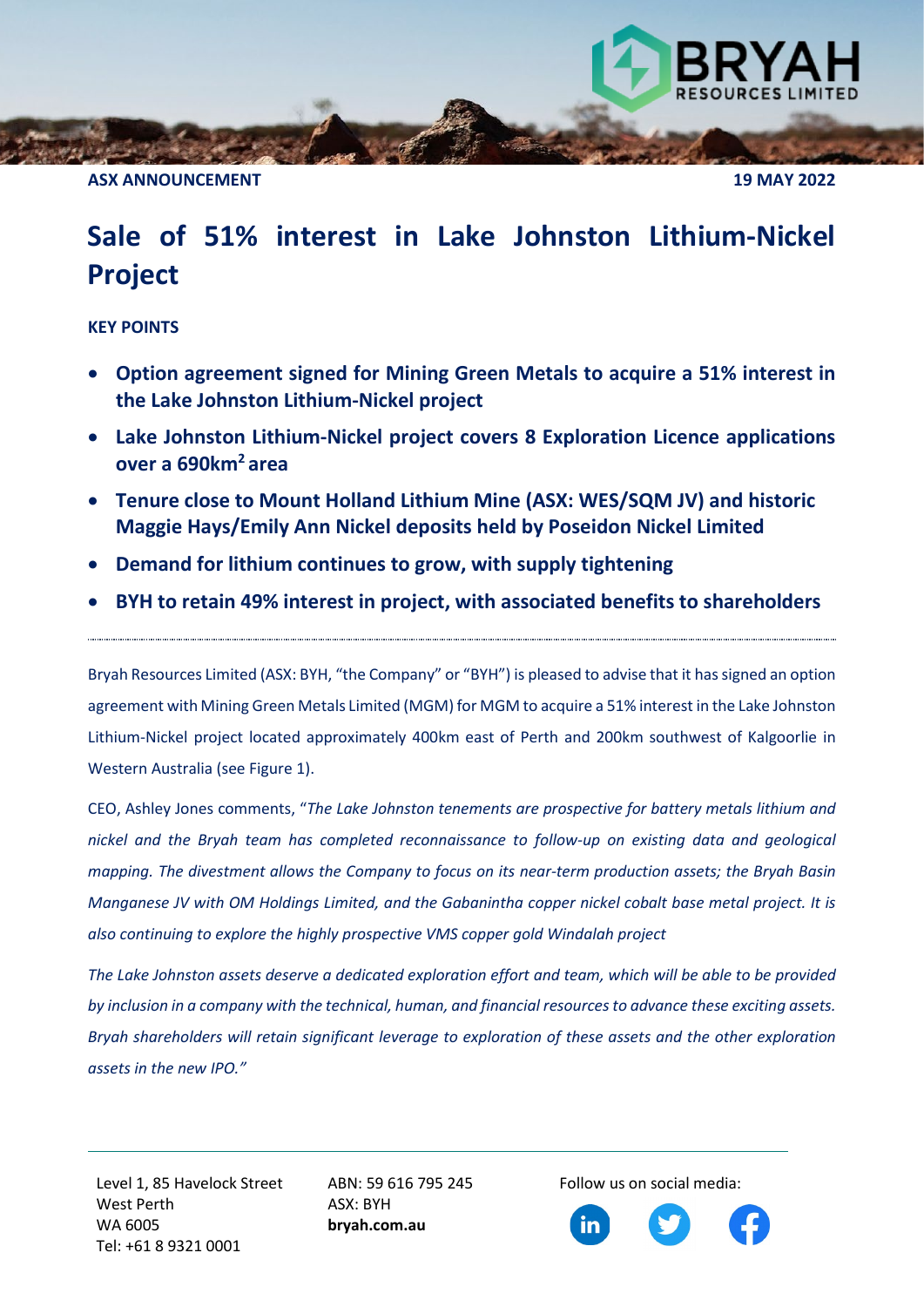

The option agreement will provide the following benefits to BYH and its shareholders:

- 5,000,000 fully paid ordinary shares of MGM;
- Retaining a 49% interest in the project in an unincorporated joint venture; and
- A potential further 5,000,000 fully paid ordinary shares of MGM for the remaining 49% interest.

The completion of the acquisition is dependent on MGM undertaking due diligence, the tenements being granted and MGM completing an initial public offering on the ASX. MGM will pay BYH \$25,000 as an option fee, with the option exercise period of 12 months. A second option period of 12 months relates to the acquisition of BYH's 49% interest.

The Lake Johnston Lithium-Nickel project consists of eight exploration licence applications covering a total area of 690km<sup>2</sup>. Bryah made applications over 5 tenements and purchased West Coast Minerals Pty Ltd, which had 3 tenements under application, for the consideration of \$75,000 cash plus 2 million Bryah shares.<sup>[1](#page-1-0)</sup>



*Figure 1 Bryah Resources Limited Project Locations*

<span id="page-1-0"></span><sup>1</sup> See ASX announcement dated 5th November 2021 *'Bryah adds Lithium-Nickel Project to Energy Minerals Assets'*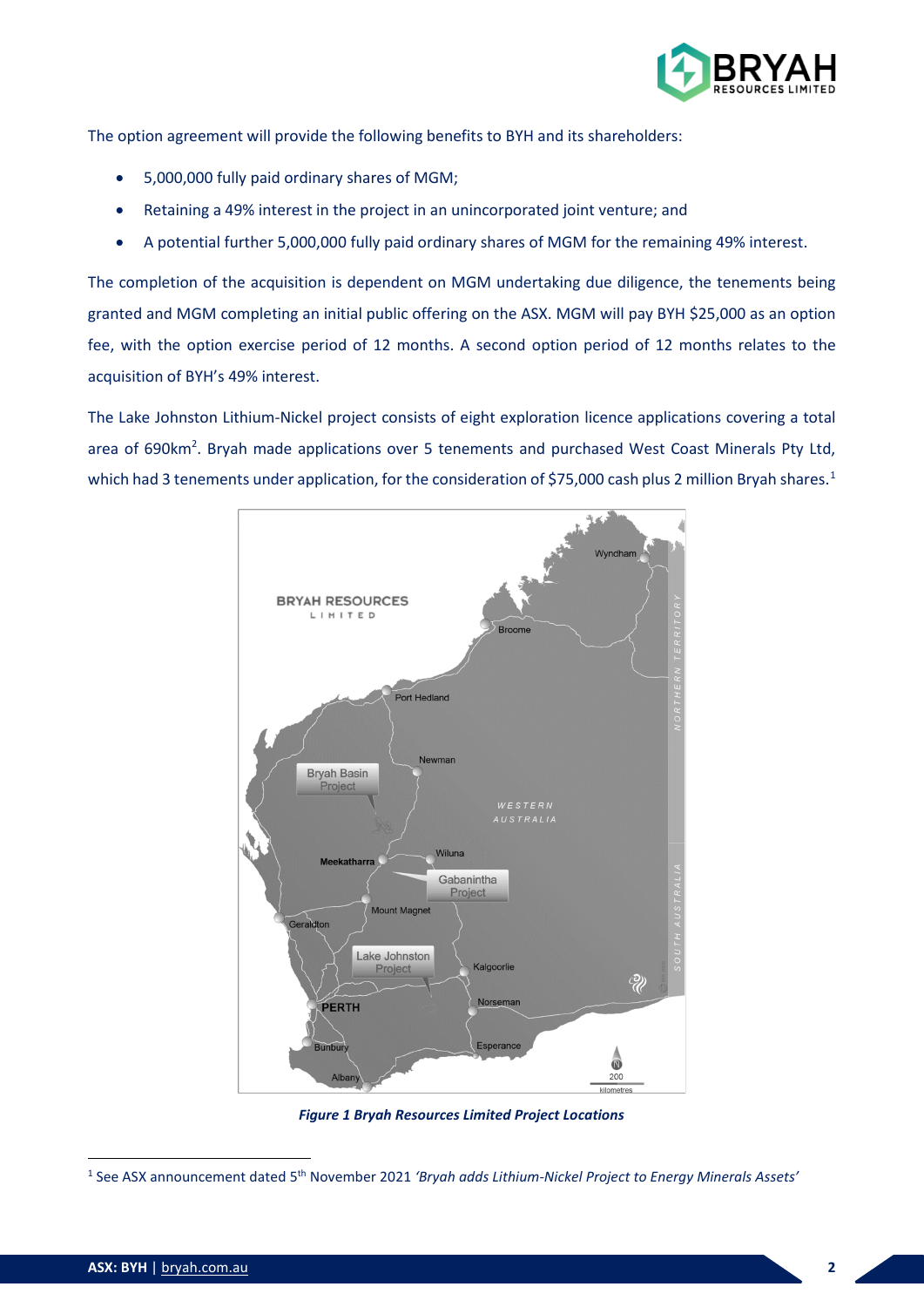

The exploration ground extends to within 10 kilometres east of the world class Mount Holland Lithium mine and concentrator being developed under the Wesfarmers Limited/SQM Australia Pty Ltd joint venture. The Mount Holland Lithium project includes the Earl Grey Lithium deposit with a reported Mineral Resource<sup>[2](#page-2-0)</sup> of 189 million tonnes grading 1.5% Li<sub>2</sub>O, making it a globally significant high-grade hard rock lithium deposit.

The Lake Johnston Lithium-Nickel project also includes ground to the immediate west and north of Poseidon Nickel Limited's Lake Johnston Project encompassing the Maggie Hays/Emily Ann mine and associated processing plant, which is currently under care and maintenance. The Emily Ann mine historically produced 46,000 tonnes of nickel with a resource grade averaging 4.1% nickel<sup>[3](#page-2-1)</sup>.

*For further information, please contact:* 

**Ashley Jones, CEO** +61 8 9321 0001

*This announcement has been produced in accordance with the Company's published continuous disclosure policy and has been approved by the Board*

<span id="page-2-0"></span> $2$  See KDR ASX announcement dated 19th March 2018 for further details

<span id="page-2-1"></span><sup>3</sup> See POS ASX Announcement dated 26 September 2018 for further details